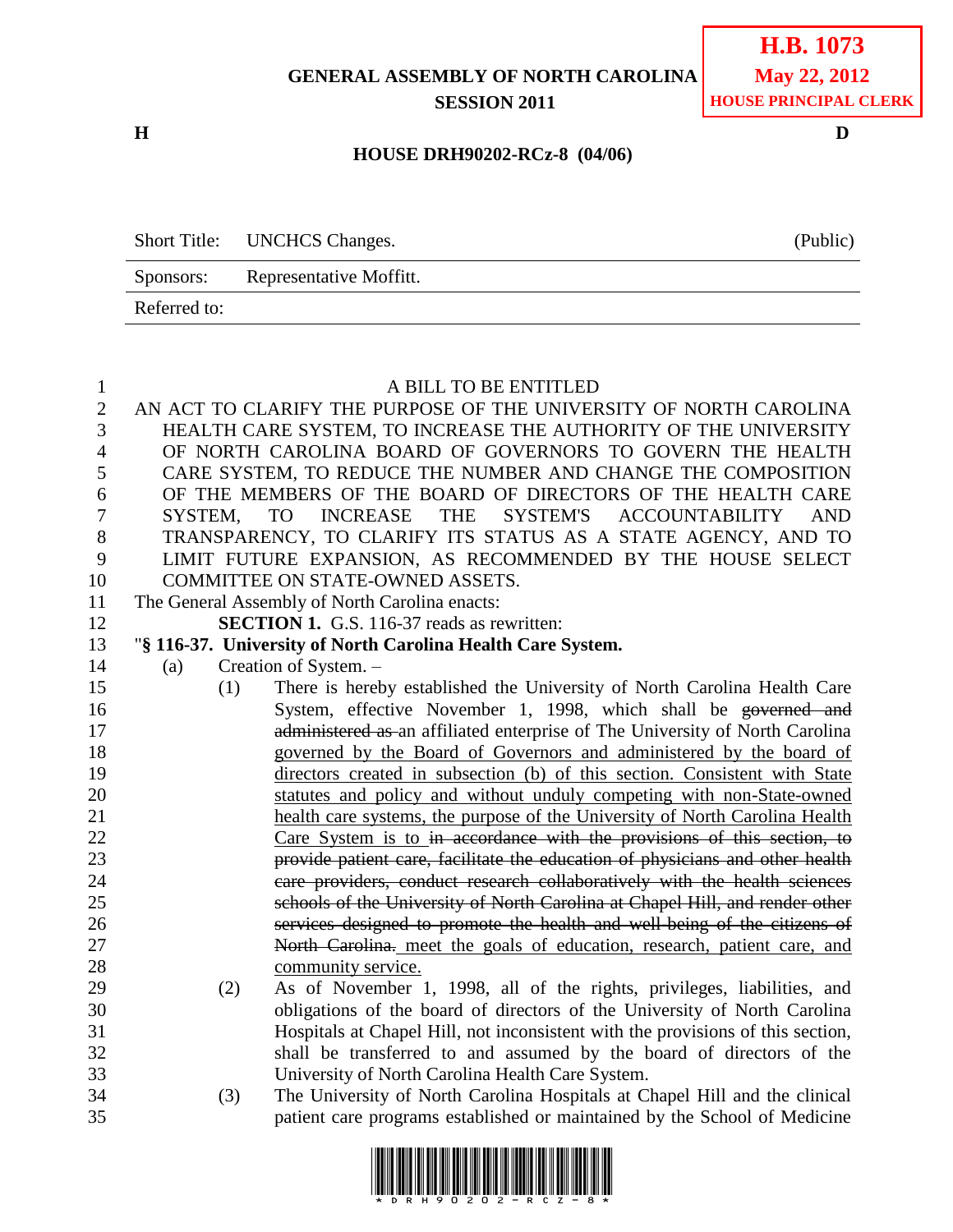|     |          | <b>General Assembly of North Carolina</b>                                                                                                                                                               | <b>Session 2011</b> |
|-----|----------|---------------------------------------------------------------------------------------------------------------------------------------------------------------------------------------------------------|---------------------|
|     |          | of the University of North Carolina at Chapel Hill shall be governed by the<br>Board of Governors and administered by the board of directors of the<br>University of North Carolina Health Care System. |                     |
| (4) |          | With respect to the provisions of subsections (d), (e), (f), $\frac{h}{r}$ , $\frac{i}{r}$ , $\frac{j}{r}$ , and (k)                                                                                    |                     |
|     |          | of this section, the board of directors Board of Governors may adopt or may                                                                                                                             |                     |
|     |          | delegate to the board of directors the authority to adopt policies that make                                                                                                                            |                     |
|     |          | the authorities and responsibilities established by one or more of said                                                                                                                                 |                     |
|     |          | subsections applicable to the University of North Carolina Hospitals at                                                                                                                                 |                     |
|     |          | Chapel Hill, to the clinical patient care programs of the School of Medicine<br>of the University of North Carolina at Chapel Hill, to both, or to other                                                |                     |
|     |          | persons or entities affiliated with or under the control of the University of                                                                                                                           |                     |
|     |          | North Carolina Health Care System.                                                                                                                                                                      |                     |
| (5) |          | To effect an orderly transition, the policies and procedures of the clinical                                                                                                                            |                     |
|     |          | patient care programs of the School of Medicine of the University of North                                                                                                                              |                     |
|     |          | Carolina at Chapel Hill and of the University of North Carolina Hospitals at                                                                                                                            |                     |
|     |          | Chapel Hill effective as of October 31, 1998, shall remain effective in                                                                                                                                 |                     |
|     |          | accordance with their terms until changed by the Board of Directors of the<br>University of North Carolina Health Care System.                                                                          |                     |
| (b) |          | Board of Directors. <del>There is hereby established a board of directors of the</del>                                                                                                                  |                     |
|     |          | University of North Carolina Health Care System, effective November 1, 1998. The Board of                                                                                                               |                     |
|     |          | Governors of The University of North Carolina is directed to reconstitute the board of directors                                                                                                        |                     |
|     |          | for the University of North Carolina Health Care System, effective November 1, 2012.                                                                                                                    |                     |
| (1) |          | The reconstituted board of directors shall be composed of 12 members as                                                                                                                                 |                     |
|     | follows: |                                                                                                                                                                                                         |                     |
|     | a.       | A minimum of sixThree members ex officio of said board shall be                                                                                                                                         |                     |
|     |          | the President of The University of North Carolina (or the President's                                                                                                                                   |                     |
|     |          | designee); the State Treasurer or the Treasurer's designee; the Chief<br>Executive Officer of the University of North Carolina Health Care                                                              |                     |
|     |          | System; the Chancellor of the University of North Carolina at Chapel                                                                                                                                    |                     |
|     |          | Hill and one additional administrative officer of the University of                                                                                                                                     |                     |
|     |          | North Carolina at Chapel Hill designated by the Chancellor; and two                                                                                                                                     |                     |
|     |          | members of the faculty of the and the Dean of the School of                                                                                                                                             |                     |
|     |          | Medicine of the University of North Carolina at Chapel Hill                                                                                                                                             |                     |
|     |          | designated by the Dean of the School of Medicine; Hill; provided,                                                                                                                                       |                     |
|     |          | that if the Dean is already not such a member ex officio by virtue of                                                                                                                                   |                     |
|     |          | holding one or more of the offices aforementioned, additional ex-                                                                                                                                       |                     |
|     |          | officio memberships shall be held by the President of the University                                                                                                                                    |                     |
|     |          | of North Carolina Hospitals at Chapel Hill, the faculty member<br>responsible for leading the clinical patient care programs of the                                                                     |                     |
|     |          | School of Medicine, and the Dean of the School of Medicine of the                                                                                                                                       |                     |
|     |          | University of North Carolina at Chapel Hill. Medicine shall serve as                                                                                                                                    |                     |
|     |          | the third member ex officio.                                                                                                                                                                            |                     |
|     | b.       | No less than nine and no more than 21 Nine members at large, which                                                                                                                                      |                     |
|     |          | number shall be determined by the board of directors, large who shall                                                                                                                                   |                     |
|     |          | be appointed by the Board of Governors for four-year terms,                                                                                                                                             |                     |
|     |          | commencing on November 1 of the year of appointment; provided,                                                                                                                                          |                     |
|     |          | that appointment. In order to effectuate staggered terms and to                                                                                                                                         |                     |
|     |          | provide continuity of board membership, a minimum of five                                                                                                                                               |                     |
|     |          | members of the initial class of at-large members of the reconstituted<br>board shall include be selected by the Board of Governors from the                                                             |                     |
|     |          | persons who hold the appointed memberships on the board of                                                                                                                                              |                     |
|     |          |                                                                                                                                                                                                         |                     |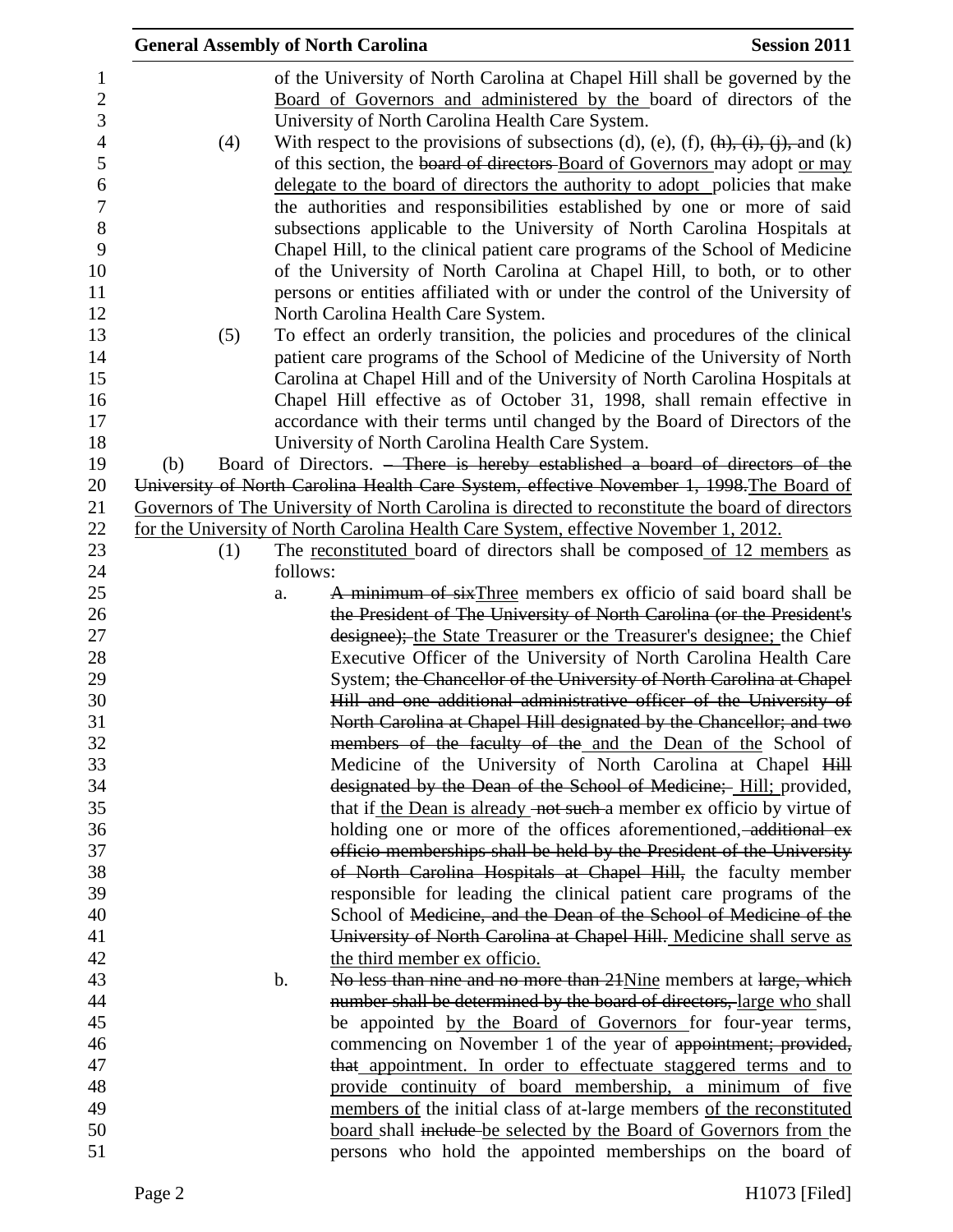| 1              |     | directors of the University of North Carolina Hospitals at Chapel              |
|----------------|-----|--------------------------------------------------------------------------------|
| $\overline{2}$ |     | HillHealth Care System incumbent as of October 31, 1998, 2012,                 |
| 3              |     | whose terms shall expire on October 31, 2014. with their terms of              |
| $\overline{4}$ |     | membership on the board of directors of the University of North                |
| 5              |     | Carolina Health Care System to expire on the last day of October of            |
| 6              |     | the year in which their term as a member of the board of directors of          |
| $\overline{7}$ |     | the University of North Carolina Hospitals at Chapel Hill would have           |
| 8              |     | expired. The Board of Governors shall appoint individuals to the               |
| 9              |     | remaining at-large positions of the reconstituted board whose terms            |
| 10             |     | shall expire on October 31, 2016. Vacant As the terms of the initial           |
| 11             |     | at-large members of the reconstituted board expire, the Board of               |
| 12             |     | Governors shall appoint individuals to fill the vacant at-large                |
| 13             |     | positions shall be filled by the appointment of persons from the               |
| 14             |     | business and professional public at large who have special                     |
| 15             |     | competence in business management, hospital administration, health             |
| 16             |     | care delivery, or medical practice or who otherwise have                       |
| 17             |     | demonstrated dedication to the improvement of health care in North             |
| 18             |     | Carolina, and who are neither members of the Board of Governors,               |
| 19             |     | members of the board of trustees of a constituent institution of The           |
| 20             |     | University of North Carolina, nor officers or employees of the State.          |
| 21             |     | Members shall be appointed by the President of the University, and             |
| 22             |     | ratified by the Board of Governors, from among a slate of                      |
| 23             |     | nominations made by the board of directors of the University of                |
| 24             |     | North Carolina Health Care System. No member may be appointed                  |
| 25             |     | to more than two full four-year terms in succession; provided, that            |
| 26             |     | persons holding appointed memberships on November 1, 1998, 2012,               |
| 27             |     | by virtue of their previous membership on the board of directors of            |
| 28             |     | the University of North Carolina Hospitals at Chapel Hill, Health              |
| 29             |     | Care System on October 31, 2012, shall not be eligible, for a period           |
| 30             |     | of one year following expiration of their term, eligible to be                 |
| 31             |     | reappointed to the board of directors of the University of North               |
| 32             |     | Carolina Health Care System. Any vacancy in an unexpired term                  |
| 33             |     | shall be filled by an appointment made by the President, and ratified          |
| 34             |     | by the Board of Governors, upon the nomination of the board of                 |
| 35             |     | directors, Governors for the balance of the term remaining.                    |
| 36             | (2) | The board of directors, with each ex officio and at-large member having a      |
| 37             |     | vote, shall elect a chairman only from among the at-large members, for a       |
| 38             |     | term of two years. Notwithstanding the foregoing limitation, the Chancellor    |
| 39             |     | of the University of North Carolina at Chapel Hill may serve as Chairman.      |
| 40             |     | No person shall be eligible to serve as chairman for more than three terms in  |
| 41             |     | succession.                                                                    |
| 42             | (3) | The board of directors of the University of North Carolina Health Care         |
| 43             |     | System shall meet at least every 60 days and may hold special meetings at      |
| 44             |     | any time and place within the State at the call of the chairman. Board         |
| 45             |     | members, other than ex officio members, shall receive the same per diem        |
| 46             |     | and reimbursement for travel expenses as members of the State boards and       |
| 47             |     | commissions generally.                                                         |
| 48             | (4) | In meeting the patient-care, educational, research, and public-service goals   |
| 49             |     | of the University of North Carolina Health Care System, the Board of           |
| 50             |     | Governors board of directors is authorized or may delegate to the board of     |
| 51             |     | directors the authority to exercise such authority and responsibility to adopt |
|                |     |                                                                                |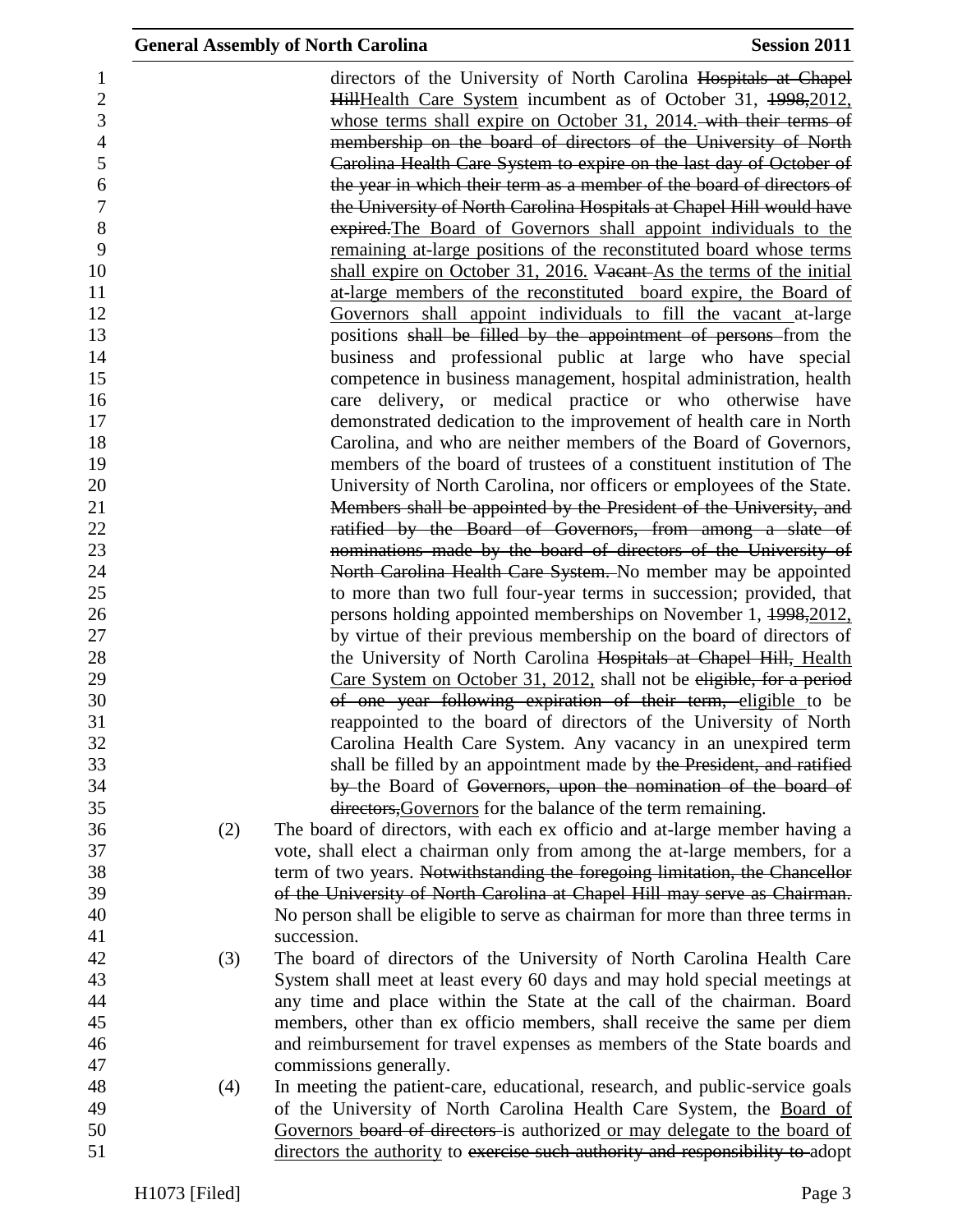| $\mathbf{1}$     |     |             | policies, rules, and regulations that are as it deems necessary and              |
|------------------|-----|-------------|----------------------------------------------------------------------------------|
| $\overline{2}$   |     |             | appropriate, not inconsistent with the provisions of this section or the         |
| 3                |     |             | policies of the Board of Governors or, to the extent the board's actions affect  |
| $\overline{4}$   |     |             | employees of the University of North Carolina at Chapel Hill, not                |
| 5                |     |             | inconsistent with the policies of the University of North Carolina at Chapel     |
| 6                |     |             | Hill. The Board of Governors board may authorize or may delegate to the          |
| $\boldsymbol{7}$ |     |             | board of directors the authority to authorize any component of the University    |
| 8                |     |             | of North Carolina Health Care System, including the University of North          |
| 9                |     |             | Carolina Hospitals at Chapel Hill, to contract in its individual capacity,       |
| 10               |     |             | subject to such policies and procedures as the board of directors may direct.    |
| 11               |     |             | The board of directors may enter into formal agreements with the University      |
| 12               |     |             | of North Carolina at Chapel Hill with respect to the provision of clinical       |
| 13               |     |             | experience for students and for the provision of maintenance and supporting      |
| 14               |     |             | services. The board's action on matters within its jurisdiction is final, except |
| 15               |     |             | that appeals may be made, in writing, to the Board of Governors with a copy      |
| 16               |     |             | of the appeal to the Chancellor of the University of North Carolina at Chapel    |
| 17               |     |             | Hill. The board of directors shall keep the Board of Governors and the board     |
| 18               |     |             | of trustees of the University of North Carolina at Chapel Hill fully informed    |
| 19               |     |             | about health care policy and recommend changes necessary to maintain             |
| 20               |     |             | adequate health care delivery, education, and research for improvement of        |
| 21               |     |             | the health of the citizens of North Carolina.                                    |
| 22               | (c) | Officers. - |                                                                                  |
| 23               |     | (1)         | The executive and administrative head of the University of North Carolina        |
| 24               |     |             | Health Care System shall have the title of "Chief Executive Officer." The        |
| 25               |     |             | board of directors, the board of trustees, and the Chancellor of the University  |
| 26               |     |             | of North Carolina at Chapel Hill, following such search process as the           |
| 27               |     |             | boards and the Chancellor deem appropriate, shall identify two or more           |
| 28               |     |             | persons as candidates for the office, who, pursuant to criteria agreed upon by   |
| 29               |     |             | the boards and the Chancellor, have the qualifications for both the positions    |
| 30               |     |             | of Chief Executive Officer of the University of North Carolina Health Care       |
| 31               |     |             | System and Vice-Chancellor for Medical Affairs of the University of North        |
| 32               |     |             | Carolina at Chapel Hill. The names of the candidates so identified, once         |
| 33               |     |             | approved by the board of directors and the board of trustees, shall be           |
| 34               |     |             | forwarded by the Chancellor to the President of The University of North          |
| 35               |     |             | Carolina, who if satisfied with the quality of one or more of the candidates,    |
| 36               |     |             | will nominate one as Chief Executive Officer, subject to selection by the        |
| 37               |     |             | Board of Governors. The individual serving as Chief Executive Officer shall      |
| 38               |     |             | have complete executive and administrative authority to formulate proposals      |
| 39               |     |             | for, recommend the adoption of, and implement policies governing the             |
| 40               |     |             | programs and activities of the University of North Carolina Health Care          |
| 41               |     |             | System, subject to all requirements of the board of directors. That same         |
| 42               |     |             | individual, when serving as Vice-Chancellor for Medical Affairs, shall have      |
| 43               |     |             | all authorities, rights, and responsibilities of a vice-chancellor of the        |
| 44               |     |             | University of North Carolina at Chapel Hill.                                     |
| 45               |     | (2)         | The executive and administrative head of the University of North Carolina        |
| 46               |     |             | Hospitals at Chapel Hill shall have the title of "President of the University of |
| 47               |     |             | North Carolina Hospitals at Chapel Hill."                                        |
| 48               |     | (3)         | The board of directors shall elect, on nomination of the Chief Executive         |
| 49               |     |             | Officer, the President of the University of North Carolina Hospitals at          |
| 50               |     |             | Chapel Hill, and such additional administrative and professional staff           |
| 51               |     |             | employees of the University of North Carolina Health Care System as may          |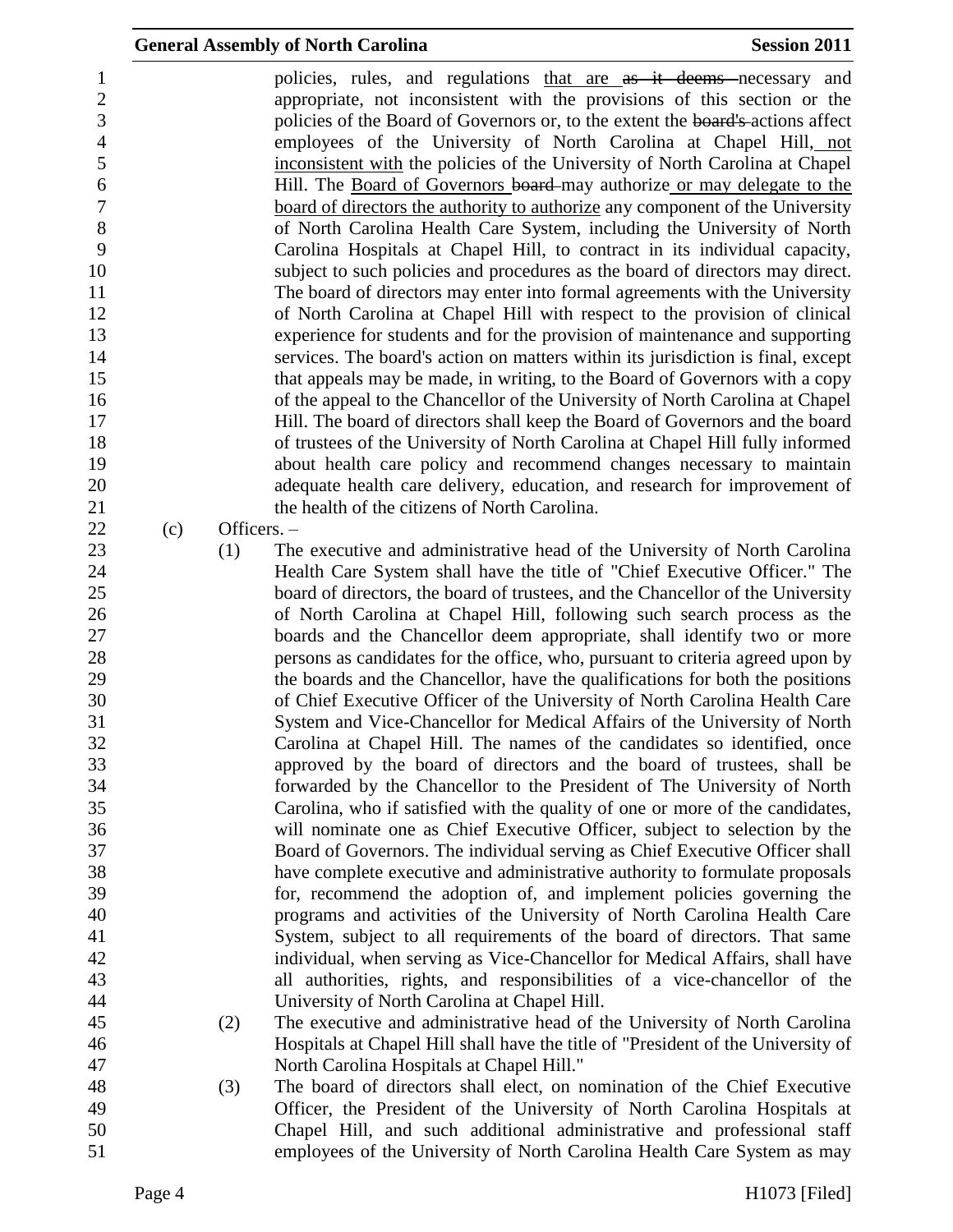|                |     | <b>General Assembly of North Carolina</b>                                                                                                               | <b>Session 2011</b> |
|----------------|-----|---------------------------------------------------------------------------------------------------------------------------------------------------------|---------------------|
| 1              |     | be deemed necessary to assist in fulfilling the duties of the office of the                                                                             |                     |
| $\overline{c}$ |     | Chief Executive Officer, all of whom shall serve at the pleasure of the Chief                                                                           |                     |
| 3              |     | Executive Officer.                                                                                                                                      |                     |
| $\overline{4}$ | (d) | Personnel. – Employees of the University of North Carolina Health Care System                                                                           |                     |
| 5              |     | shall be deemed to be employees of the State and shall be subject to all provisions of State law                                                        |                     |
| 6              |     | relevant thereto; provided, however, that except as to the provisions of Articles 5, 6, 7, and 14                                                       |                     |
| $\tau$         |     | of Chapter 126 of the General Statutes, the provisions of Chapter 126 shall not apply to                                                                |                     |
| $8\,$          |     | employees of the University of North Carolina Health Care System, and the policies and                                                                  |                     |
| 9              |     | procedures governing the terms and conditions of employment of such employees shall be                                                                  |                     |
| 10             |     | adopted by the board of directors; provided, that with respect to such employees as may be                                                              |                     |
| 11             |     | members of the faculty of the University of North Carolina at Chapel Hill, no such policies and                                                         |                     |
| 12             |     | procedures may be inconsistent with policies established by, or adopted pursuant to delegation                                                          |                     |
| 13             |     | from, the Board of Governors of The University of North Carolina.                                                                                       |                     |
| 14             | (1) | The board of directors Board of Governors shall fix or approve or may                                                                                   |                     |
| 15             |     | delegate to the board of directors the authority to fix or approve the                                                                                  |                     |
| 16             |     | schedules of pay, expense allowances, and other compensation and adopt                                                                                  |                     |
| 17             |     | position classification plans for employees of the University of North                                                                                  |                     |
| 18             |     | Carolina Health Care System.                                                                                                                            |                     |
| 19             | (2) |                                                                                                                                                         |                     |
| 20             |     | The board of directors Board of Governors may adopt or provide or may<br>delegate to the board of directors the authority to adopt or provide for rules |                     |
| 21             |     | and regulations concerning, but not limited to, annual leave, sick leave,                                                                               |                     |
| 22             |     | special leave with full pay or with partial pay supplementing workers'                                                                                  |                     |
| 23             |     | compensation payments for employees injured in accidents arising out of                                                                                 |                     |
| 24             |     | and in the course of employment, working conditions, service awards and                                                                                 |                     |
| 25             |     | incentive award programs, grounds for dismissal, demotion, or discipline,                                                                               |                     |
| 26             |     | other personnel policies, and any other measures that promote the hiring and                                                                            |                     |
| 27             |     | retention of capable, diligent, and effective career employees. However, an                                                                             |                     |
| 28             |     | employee who has achieved career State employee status as defined by                                                                                    |                     |
| 29             |     | G.S. 126-1.1 by October 31, 1998, shall not have his or her compensation                                                                                |                     |
| 30             |     | reduced as a result of this subdivision. Further, an employee who has                                                                                   |                     |
| 31             |     | achieved career State employee status as defined by G.S. 126-1.1 by October                                                                             |                     |
| 32             |     | 31, 1998, shall be subject to the rules regarding discipline or discharge that                                                                          |                     |
| 33             |     | were effective on October 31, 1998, and shall not be subject to the rules                                                                               |                     |
| 34             |     | regarding discipline or discharge adopted after October 31, 1998.                                                                                       |                     |
| 35             | (3) | The board of directors Board of Governors may prescribe or may delegate to                                                                              |                     |
| 36             |     | the board of directors the authority to prescribe the office hours, workdays,                                                                           |                     |
| 37             |     | and holidays to be observed by the various offices and departments of the                                                                               |                     |
| 38             |     | University of North Carolina Health Care System.                                                                                                        |                     |
| 39             | (4) | The board of directors Board of Governors may establish or may delegate to                                                                              |                     |
| 40             |     | the board of directors the authority to establish boards, committees, or                                                                                |                     |
| 41             |     | councils to conduct hearings upon the appeal of employees who have been                                                                                 |                     |
| 42             |     | suspended, demoted, otherwise disciplined, or discharged, to hear employee                                                                              |                     |
| 43             |     | grievances, or to undertake any other duties relating to personnel                                                                                      |                     |
| 44             |     | administration that the board of directors may direct.                                                                                                  |                     |
| 45             |     | The board of directors shall submit all initial classification and pay plans and other rules                                                            |                     |
| 46             |     | and regulations adopted pursuant to subdivisions (1) through (4) of this subsection to the Office                                                       |                     |
| 47             |     | of State Personnel for review upon adoption by the board. Any subsequent changes to these                                                               |                     |
| 48             |     | plans, rules, and policies adopted by the board-shall be submitted to the Office of State                                                               |                     |
| 49             |     | Personnel for review. Any comments by the Office of State Personnel shall be submitted to the                                                           |                     |
| 50             |     | Chief Executive Officer and to the President of The University of North Carolina.                                                                       |                     |
|                |     |                                                                                                                                                         |                     |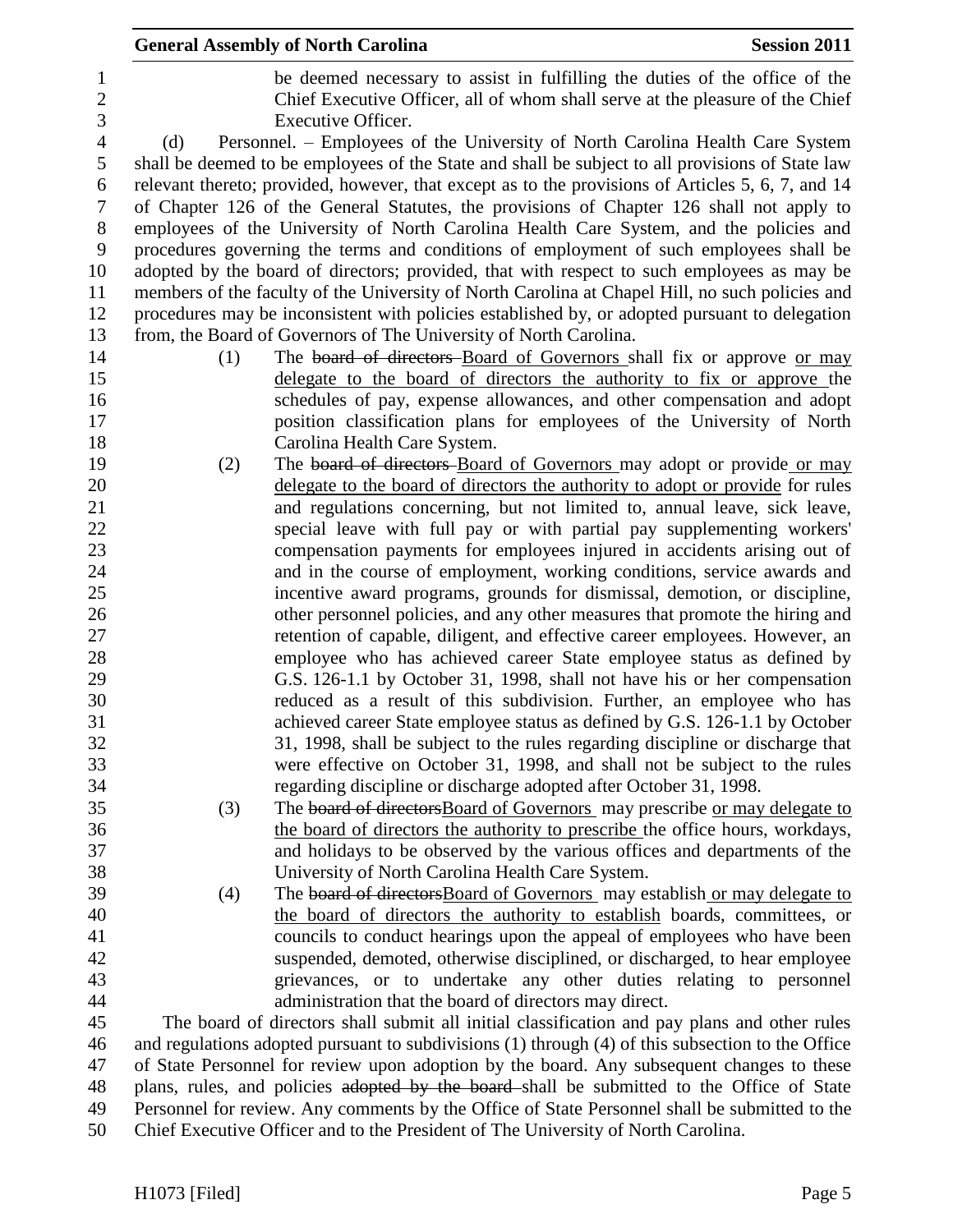# **General Assembly of North Carolina Session 2011**

 (e) Finances. – The University of North Carolina Health Care System shall be subject to 2 the provisions of the State Budget Act, except for trust funds as provided in G.S. 116-36.1 and G.S. 116-37.2. Act. The Chief Executive Officer, subject to the board of directors, Board of Governors, shall be responsible for all aspects of budget preparation, budget execution, and expenditure reporting. All operating funds of the University of North Carolina Health Care System may be budgeted and disbursed through special fund codes, maintaining separate auditable accounts for the University of North Carolina Hospitals at Chapel Hill and the clinical patient care programs of the School of Medicine of the University of North Carolina at Chapel Hill. All receipts of the University of North Carolina Health Care System may be deposited directly to the special fund codes, and except for General Fund appropriations, all receipts of the University of North Carolina Hospitals at Chapel Hill may be invested pursuant to G.S. 116-37.2(h). General Fund appropriations for support of the University of North Carolina Hospitals at Chapel Hill shall be budgeted in a General Fund code under a single purpose, "Contribution to University of North Carolina Hospitals at Chapel Hill Operations" and be transferable to a special fund operating code as receipts.

 (f) Finances – Patient/Health Care System Benefit. – The Chief Executive Officer of the University of North Carolina Health Care System, or the Chief Executive Officer's designee, may expend operating budget funds, including State funds, of the University of North Carolina Health Care System for the direct benefit of a patient, when, in the judgment of the Chief Executive Officer or the Chief Executive Officer's designee, the expenditure of these funds would result in a financial benefit to the University of North Carolina Health Care System. Any such expenditures are declared to result in the provision of medical services and create charges of the University of North Carolina Health Care System for which the health care system may bill and pursue recovery in the same way as allowed by law for recovery of other health care systems' charges for services that are unpaid.

 These expenditures shall be restricted (i) to situations in which a patient is financially unable to afford ambulance or other transportation for discharge; (ii) to afford placement in an after-care facility; (iii) to assure availability of a bed in an after-care facility after discharge from the hospitals; (iv) to secure equipment or other medically appropriate services after discharge; or (v) to pay health insurance premiums. The Chief Executive Officer or the Chief Executive Officer's designee shall reevaluate at least once a month the cost-effectiveness of any continuing payment on behalf of a patient.

 To the extent that the University of North Carolina Health Care System advances anticipated government entitlement benefits for a patient's benefit, for which the patient later receives a lump-sum "back-pay" award from an agency of the State, whether for the current admission or subsequent admission, the State agency shall withhold from this back pay an amount equal to the sum advanced on the patient's behalf by the University of North Carolina Health Care System, if, prior to the disbursement of the back pay, the applicable State program has received notice from the University of North Carolina Health Care System of the advancement.

 (f1) Provision of Indigent Care. – The University of North Carolina Health Care System shall provide a proportionate share of the indigent care, as compared with non-State-owned 43 health care systems, in each county where it provides medical services. By July 1, 2013, the Board of Governors, in conjunction with the North Carolina Hospital Association, shall develop methods to measure the provision of indigent care services that allow for direct and accurate comparison between health care systems.

 (g) Reports. – The Chief Executive Officer and the President of The University of 48 North Carolina jointly shall report by September 30 of each year on the operations and financial affairs of the University of North Carolina Health Care System to the Board of Governors. The Board of Governors shall report by November 30 of each year on the

operations and financial affairs of the University of North Carolina Health Care System to the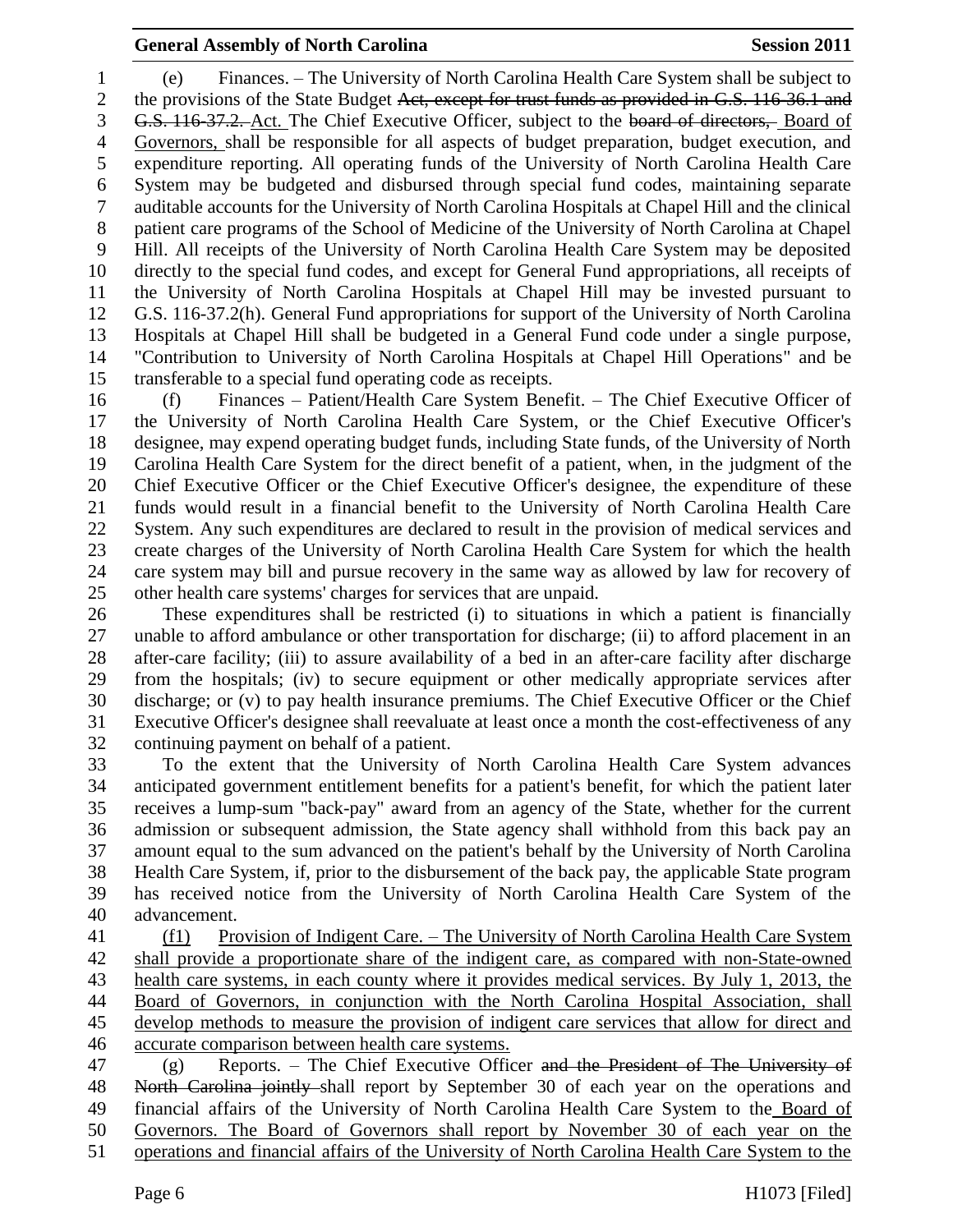## **General Assembly of North Carolina Session 2011**

 Joint Legislative Commission on Governmental Operations. The report shall include the actions 2 taken by the Board of Governors or the board of directors under the authority granted in 3 subsections  $(d)$ ,  $(h)$ ,  $(i)$ , and  $(i)$  subsection  $(d)$  of this section. 4 All nonprofit corporations that are part of the University of North Carolina Health Care System must complete an Internal Revenue Service Form 990 annually and submit a copy to the Board of Governors. (h) Purchases. – Notwithstanding the provisions of Articles 3, 3A, and 3C of Chapter 8 143 of the General Statutes to the contrary, the board of directors shall establish policies and regulations governing the purchasing requirements of the University of North Carolina Health Care System. These policies and regulations shall provide for requests for proposals, competitive bidding, or purchasing by means other than competitive bidding, contract negotiations, and contract awards for purchasing supplies, materials, equipment, and services which are necessary and appropriate to fulfill the clinical, educational, research, and community service missions of the University of North Carolina Health Care System. The board of directors shall submit all initial policies and regulations adopted pursuant to this subsection to the Division of Purchase and Contract for review upon adoption by the board. Any subsequent changes to these policies and regulations adopted by the board shall be 18 submitted to the Division of Purchase and Contract for review. Any comments by the Division of Purchase and Contract shall be submitted to the Chief Executive Officer and to the President 20 of The University of North Carolina. 21 (i) Property. – The board of directors shall establish rules and regulations for acquiring or disposing of any interest in real property for the use of the University of North Carolina Health Care System. These rules and regulations shall include provisions for development of specifications, advertisement, and negotiations with owners for acquisition by purchase, gift, lease, or rental, but not by condemnation or exercise of eminent domain, on behalf of the University of North Carolina Health Care System. This section does not authorize the board of directors to encumber real property. The board of directors shall submit all initial policies and regulations adopted pursuant to this subsection to the State Property Office for review upon 29 adoption by the board. Any subsequent changes to these policies and regulations adopted by the board shall be submitted to the State Property Office for review. Any comments by the State Property Office shall be submitted to the Chief Executive Officer and to the President of The University of North Carolina. After review by the Attorney General as to form and after the consummation of any such acquisition, the University of North Carolina Health Care System shall promptly file a report concerning the acquisition or disposition with the Governor and Council of State. Acquisitions and dispositions of any interest in real property pursuant to this section shall not be subject to the provisions of Article 36 of Chapter 143 of the General Statutes or the provisions of Chapter 146 of the General Statutes. 38 (i) Property Construction. Notwithstanding G.S. 143-341(3) and G.S. 143-135.1, the board of directors shall adopt policies and procedures with respect to the design, construction, and renovation of buildings, utilities, and other property developments of the University of North Carolina Health Care System requiring the expenditure of public money for: (1) Conducting the fee negotiations for all design contracts and supervising the letting of all construction and design contracts. (2) Performing the duties of the Department of Administration, the Office of State Construction, and the State Building Commission under G.S. 133-1.1(d), Article 8 of Chapter 143 of the General Statutes, and G.S. 143-341(3). 49 (3) Using open-end design agreements.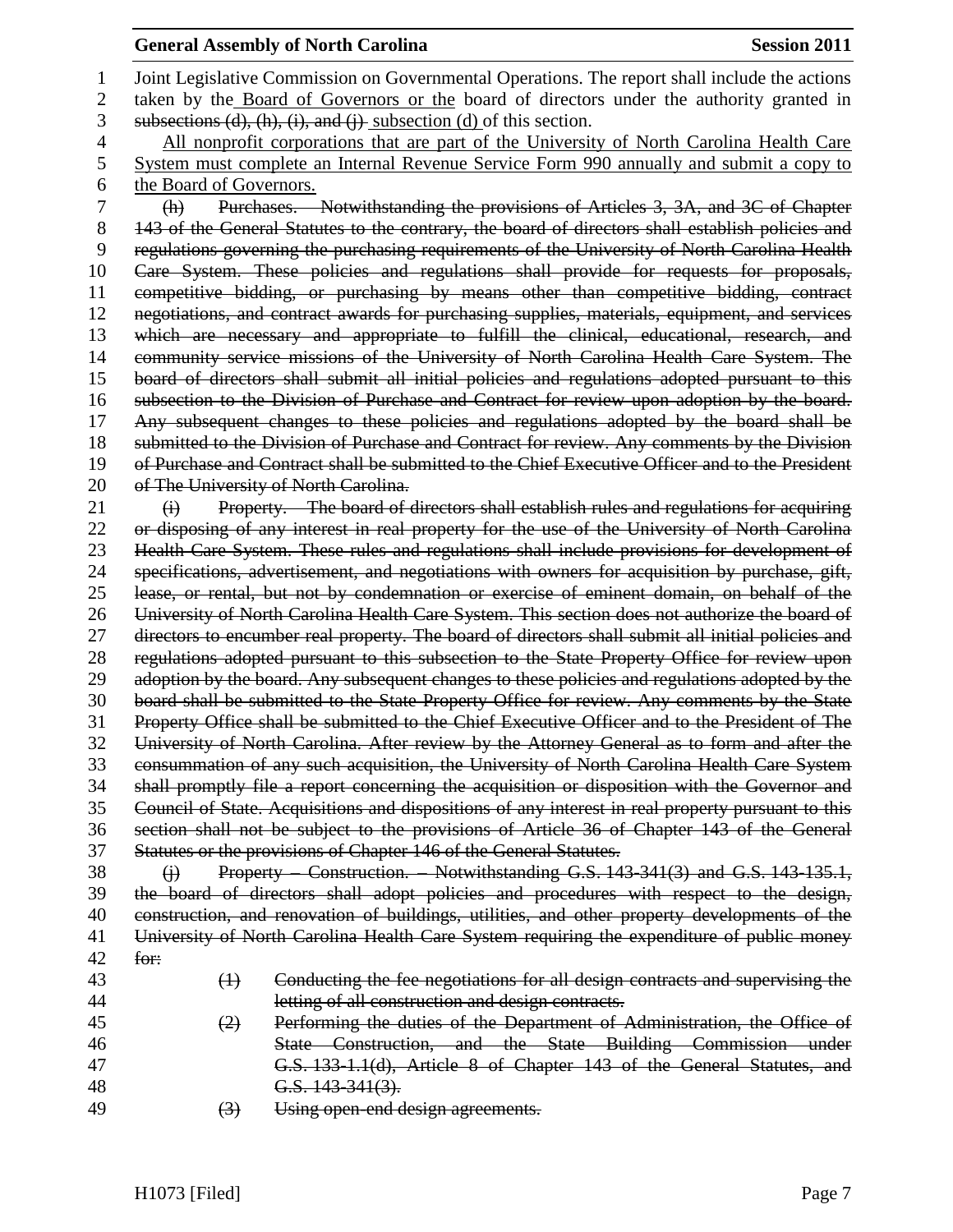|                                 | <b>General Assembly of North Carolina</b>                                                           | <b>Session 2011</b> |
|---------------------------------|-----------------------------------------------------------------------------------------------------|---------------------|
| (4)                             | As appropriate, submitting construction documents for review and approval                           |                     |
|                                 | by the Department of Insurance and the Division of Health Service                                   |                     |
|                                 | Regulation of the Department of Health and Human Services.                                          |                     |
| $\left(5\right)$                | Using the standard contracts for design and construction currently in use for                       |                     |
|                                 | State capital improvement projects by the Office of State Construction of the                       |                     |
|                                 | Department of Administration.                                                                       |                     |
|                                 | The board of directors shall submit all initial policies and procedures adopted under this          |                     |
|                                 | subsection to the Office of State Construction for review upon adoption by the board. Any           |                     |
|                                 | subsequent changes to these policies and procedures adopted by the board shall be submitted to      |                     |
|                                 | the Office of State Construction for review. Any comments by the Office of State Construction       |                     |
|                                 | shall be submitted to the Chief Executive Officer and to the President of The University of         |                     |
| North Carolina.                 |                                                                                                     |                     |
| (k)                             | Patient Information. - The University of North Carolina Health Care System shall,                   |                     |
|                                 | at the earliest possible opportunity, specifically make a verbal and written request to each        |                     |
|                                 | patient to disclose the patient's social security number, if any. If the patient does not disclose  |                     |
|                                 | that number, the University of North Carolina Health Care System shall deny benefits, rights,       |                     |
|                                 | and privileges of the University of North Carolina Health Care System to the patient as soon as     |                     |
|                                 | practical, to the maximum extent permitted by federal law or federal regulations. The               |                     |
|                                 | University of North Carolina Health Care System shall make the disclosure to the patient            |                     |
|                                 | required by Section 7(b) of P.L. 93-579. This subsection is supplementary to G.S. 105A-3(c).        |                     |
| (1)                             | <u>Expansion. – The University of North Carolina Health Care System shall not use</u>               |                     |
|                                 | any funds available to it, whether fees for provision of services, reserves, or assessments of      |                     |
|                                 | entities affiliated with the system, to expand the geographic areas where it provides services      |                     |
|                                 | without the specific authorization of the General Assembly."                                        |                     |
|                                 | <b>SECTION 2.</b> G.S. 116-37.2(b) reads as written:                                                |                     |
| "(b)                            | The Board of Directors Governors is responsible or may delegate the responsibility                  |                     |
|                                 | to the board of directors of the University of North Carolina Health Care System, as established    |                     |
|                                 | in G.S. 116-37(b), is responsible for the custody and management of the funds of the University     |                     |
|                                 | of North Carolina Hospitals at Chapel Hill. The Board of Governors shall adopt or may               |                     |
|                                 | delegate the authority to the board of directors to adopt uniform policies and procedures           |                     |
|                                 | applicable to the deposit, investment, and administration of these funds, which shall assure that   |                     |
|                                 | the receipt and expenditure of such funds is properly authorized and that the funds are             |                     |
|                                 | appropriately accounted for. The Board of Governors may delegate authority, through the Chief       |                     |
|                                 | Executive Officer of the University of North Carolina Health Care System to the President of        |                     |
|                                 | the University of North Carolina Hospitals at Chapel Hill, when such delegation is necessary or     |                     |
|                                 | prudent to enable the University of North Carolina Hospitals at Chapel Hill to function in a        |                     |
| proper and expeditious manner." |                                                                                                     |                     |
|                                 | <b>SECTION 3.</b> G.S. 116-37.2(h) reads as rewritten:                                              |                     |
| " $(h)$                         | The Board of Governors may deposit or invest, or may delegate to the board of                       |                     |
|                                 | directors the authority to deposit or invest, Directors of the University of North Carolina Health  |                     |
|                                 | Care System may deposit or invest the funds under this section in interest-bearing accounts and     |                     |
|                                 | other investments in the exercise of its sound discretion, without regard to any statute or rule of |                     |
|                                 | law relating to the investment of funds by fiduciaries."                                            |                     |
|                                 | <b>SECTION 4.</b> G.S. 143-56 reads as rewritten:                                                   |                     |
|                                 | "§ 143-56. Certain purchases excepted from provisions of Article.                                   |                     |
|                                 | Unless as may otherwise be ordered by the Secretary of Administration, the purchase of              |                     |
|                                 | supplies, materials and equipment through the Secretary of Administration shall be mandatory        |                     |
| in the following cases:         |                                                                                                     |                     |
| (1)                             | Published books, manuscripts, maps, pamphlets and periodicals.                                      |                     |
| (2)                             | Perishable articles such as fresh vegetables, fresh fish, fresh meat, eggs, and                     |                     |
|                                 | others as may be classified by the Secretary of Administration.                                     |                     |